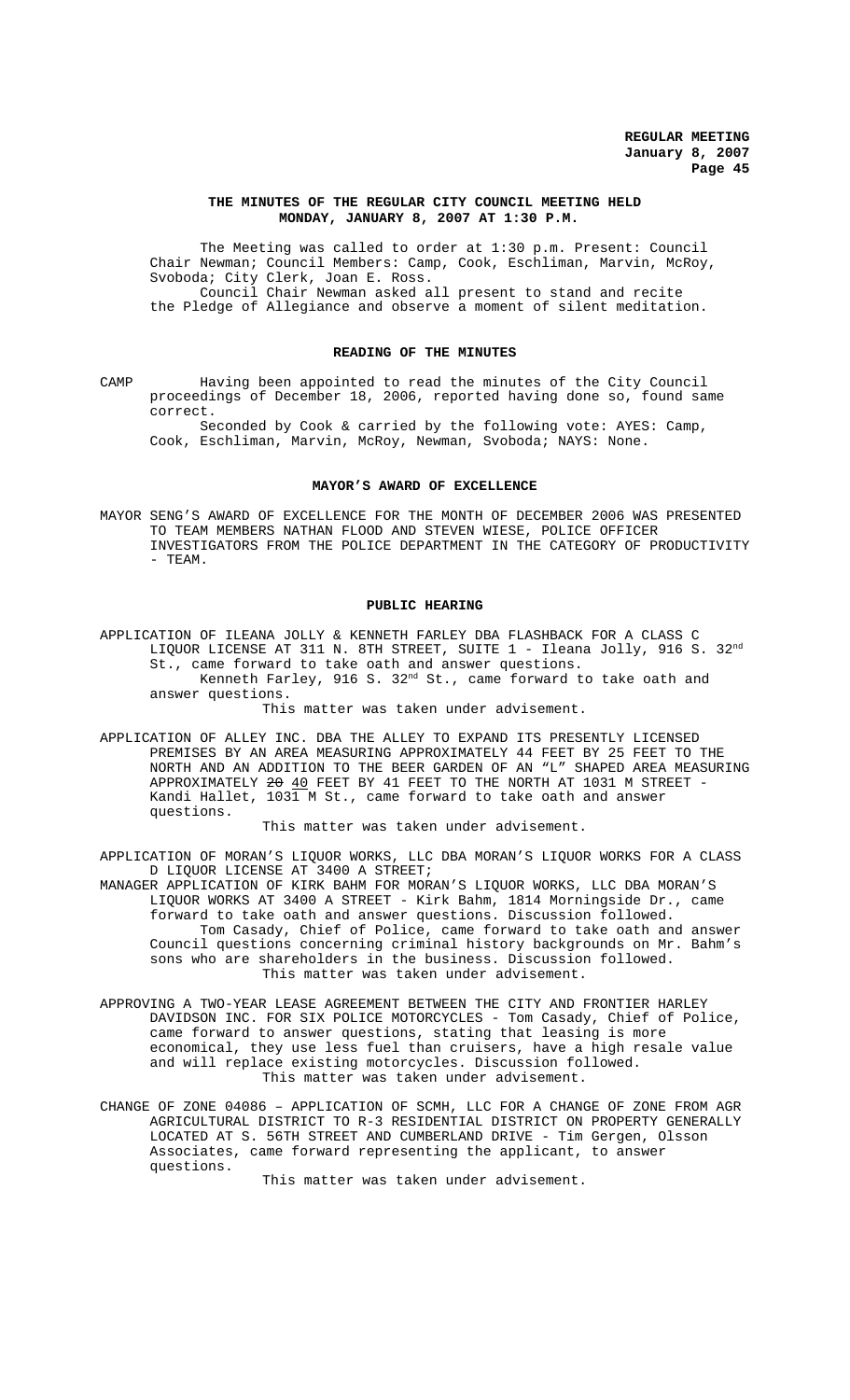CHANGE OF ZONE 06079 – AMENDING SECTION 27.65.075 OF THE LINCOLN MUNICIPAL CODE RELATING TO COMMUNITY UNIT PLAN IN THE BTA OVERLAY DISTRICT TO REVISE THE REQUIREMENT FOR THE FUTURE DEVELOPMENT PLAN FOR THE ACREAGE DEVELOPMENT COMPONENT - Mike Eckert, Civil Design Group, to explain the text amendment and answer questions. Discussion followed. Nicole Fleck-Tooze, Public Works & Utilities, came forward to answer questions. Discussion followed. This matter was taken under advisement.

CHANGE OF ZONE 06072 – APPLICATION OF REZAC-PICKERING-WILLIAMS FOR A CHANGE OF ZONE FROM AG AGRICULTURAL DISTRICT TO AGR AGRICULTURAL RESIDENTIAL DISTRICT ON PROPERTY GENERALLY LOCATED AT THE SOUTHWEST CORNER OF S.W. 27TH STREET AND W. DENTON ROAD - Mike Eckert, Civil Design Group, came forward representing the applicant, to explain the zone change and to answer questions. Discussion followed.

This matter was taken under advisement.

CHANGE OF ZONE 06078 – APPLICATION OF ENTERPRISE COMPANY, INC. FOR A CHANGE OF ZONE FROM R-4 RESIDENTIAL DISTRICT TO B-1 LOCAL BUSINESS DISTRICT ON PROPERTY GENERALLY LOCATED AT N. 46TH STREET AND Q STREET - Marvin Krout, Director of Planning, came forward to answer questions. Discussion followed.

This matter was taken under advisement.

ORDERING JOINT PAVING, RE-PAVING, ORNAMENTAL LIGHTING, SIDEWALK, AND STREET TREE DISTRICT NO. 1 CONSTRUCTED IN NORTH 50TH STREET BETWEEN O STREET TO APPROXIMATELY 800 FEET NORTH - Darl Naumann, Economic Development Coordinator, came forward stating that due to cost factors, landowners did not submit petitions for the special assessment district to complete 50th Street. Discussion followed.

Karl Fredrickson, Director of Public Works & Utilities, came forward stating that a right-of-way acquisition needs to be ordered since deadlines have passed. He stated that the street construction budget would have to pick up the cost of the project.

Council Member Camp questioned if land owner Abrams, LLC had signed a petition.

City Clerk responded that a formal petition had been submitted in support of the assessment and sent to Public Works.

Council Member Camp stated that he wanted it on the record that Abrams, LLC was in support.

Bill Blake, 1045 Lincoln Mall, attorney representing his client The Summit Group and McCombs Realty, came forward stating his clients were never approached and asked if they approved the paving of  $50^{\rm th}$ Street. Discussion followed.

This matter was taken under advisement.

MISC. 06017 - DECLARING THE VAN DORN REDEVELOPMENT AREA AS BLIGHTED AND SUBSTANDARD GENERALLY ALONG 10TH STREET FROM HILL STREET TO SOUTH OF CALVERT STREET - Wynn Hjermsted, Urban Development, came forward to explain the blight study and redevelopment plan. Discussion followed. Tim Keelan, Hanna Keelan Associates, 3275 Holdrege St., came forward to discuss the blight study. Discussion followed. Mike Tavlin, B & J Partnership, 340 Victory Lane, came forward to answer Council questions. Discussion followed.

This matter was taken under advisement.

## **\*\* END OF PUBLIC HEARING \*\***

## **COUNCIL ACTION**

#### **LIQUOR RESOLUTIONS**

APPLICATION OF ILEANA JOLLY & KENNETH FARLEY DBA FLASHBACK FOR A CLASS C LIQUOR LICENSE AT 311 N. 8TH STREET, SUITE 1 - CLERK read the following resolution, introduced by Jon Camp, who moved its adoption for approval: A-84168 BE IT RESOLVED by the City Council of the City of Lincoln,

Nebraska:

That after hearing duly had as required by law, consideration of the facts of this application, the Nebraska Liquor Control Act, and the pertinent City ordinances, the City Council recommends that the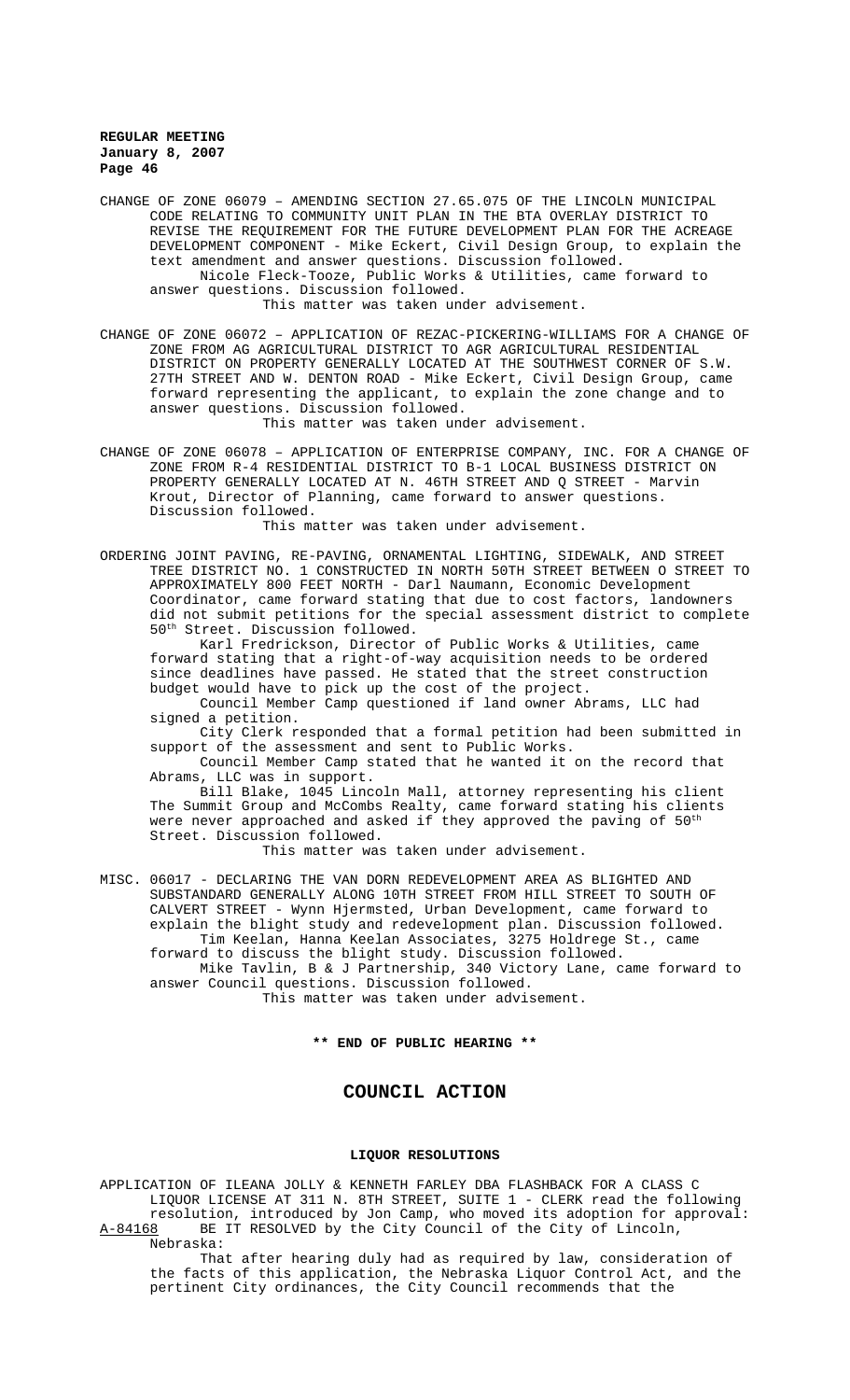application of Ileana Jolly and Kenneth Farley dba Flashback for a Class "C" liquor license at 311 N. 8th Street, Suite 1, Lincoln, Nebraska, for the license period ending October 31, 2007, be approved with the condition that the premise complies in every respect with all city and state regulations. The City Clerk is directed to transmit a copy of The City Clerk is directed to transmit a copy of this resolution to the Nebraska Liquor Control Commission. Introduced by Jon Camp Seconded by Marvin & carried by the following vote: AYES: Camp,

Cook, Eschliman, Marvin, McRoy, Newman, Svoboda; NAYS: None.

APPLICATION OF ALLEY INC. DBA THE ALLEY TO EXPAND ITS PRESENTLY LICENSED PREMISES BY AN AREA MEASURING APPROXIMATELY 44 FEET BY 25 FEET TO THE NORTH AND AN ADDITION TO THE BEER GARDEN OF AN "L" SHAPED AREA MEASURING APPROXIMATELY  $\frac{20}{10}$  FEET BY 41 FEET TO THE NORTH AT 1031 M STREET -CLERK read the following resolution, introduced by Jon Camp, who moved its adoption for approval:

A-84169 BE IT RESOLVED by the City Council of the City of Lincoln, Nebraska:

That after hearing duly had as required by law, consideration of the facts of this application, the Nebraska Liquor Control Act, and the pertinent City ordinances, the City Council recommends that the application of Alley Inc. dba The Alley to expand its licensed premises by the addition of an area measuring 44 feet by 25 feet to the north and an addition to the beer garden of an "L" shaped area measuring approximately 40 feet by 41 feet to the north of the presently licensed premises located at 1031 M Street , Lincoln, Nebraska, be approved with the condition that the premise complies in every respect with all City and State regulations.

BE IT FURTHER RESOLVED that the City Clerk is directed to transmit a copy of this resolution to the Nebraska Liquor Control Commission. Introduced by Jon Camp

Seconded by Marvin & carried by the following vote: AYES: Camp, Cook, Eschliman, Marvin, McRoy, Newman, Svoboda; NAYS: None.

APPLICATION OF MORAN'S LIQUOR WORKS, LLC DBA MORAN'S LIQUOR WORKS FOR A CLASS D LIQUOR LICENSE AT 3400 A STREET - PRIOR to reading:

CAMP Moved for denial of the application.

Seconded by Eschliman & **LOST** by the following vote: AYES: Camp, Eschliman, Svoboda; NAYS: Cook, Marvin, McRoy, Newman.

The resolution, having **LOST**, was assigned the File **#38-4542** & was placed on file in the Office of the City Clerk.

CLERK Read the following resolution, introduced by Annette McRoy, who moved its adoption for approval:<br>A-84170 BE IT RESOLVED by the City

BE IT RESOLVED by the City Council of the City of Lincoln, Nebraska:

That after hearing duly had as required by law, consideration of the facts of this application, the Nebraska Liquor Control Act, and the pertinent City ordinances, the City Council recommends that the application of Moran's Liquor Works, LLC dba Moran's Liquor Works for a Class "D" liquor license at 3400 A Street, Lincoln, Nebraska, for the license period ending April 30, 2007, be approved with the condition that the premise complies in every respect with all city and state regulations. The City Clerk is directed to transmit a copy of this resolution to the Nebraska Liquor Control Commission.

Introduced by Annette McRoy Seconded by Cook & carried by the following vote: AYES: Cook, Marvin, McRoy, Newman; NAYS: Camp, Eschliman, Svoboda.

MANAGER APPLICATION OF KIRK BAHM FOR MORAN'S LIQUOR WORKS, LLC DBA MORAN'S LIQUOR WORKS AT 3400 A STREET - PRIOR to reading:

CAMP Moved for denial of the application.

Seconded by Eschliman & **LOST** by the following vote: AYES: Camp, Eschliman, Svoboda; NAYS: Cook, Marvin, McRoy, Newman.

The resolution, having **LOST**, was assigned the File **#38-4543** & was placed on file in the Office of the City Clerk.

CLERK Read the following resolution, introduced by Annette McRoy, who moved its adoption for approval:

A-84171 WHEREAS, Moran's Liquor Works, LLC, dba Moran's Liquor Works at 3400 A Street, Lincoln, Nebraska has been approved for a Retail Class

"D" liquor license, and now requests that Kirk Bahm be named manager; WHEREAS, Kirk Bahm appears to be a fit and proper person to manage said business.

NOW, THEREFORE, BE IT RESOLVED by the City Council of the City of Lincoln, Nebraska: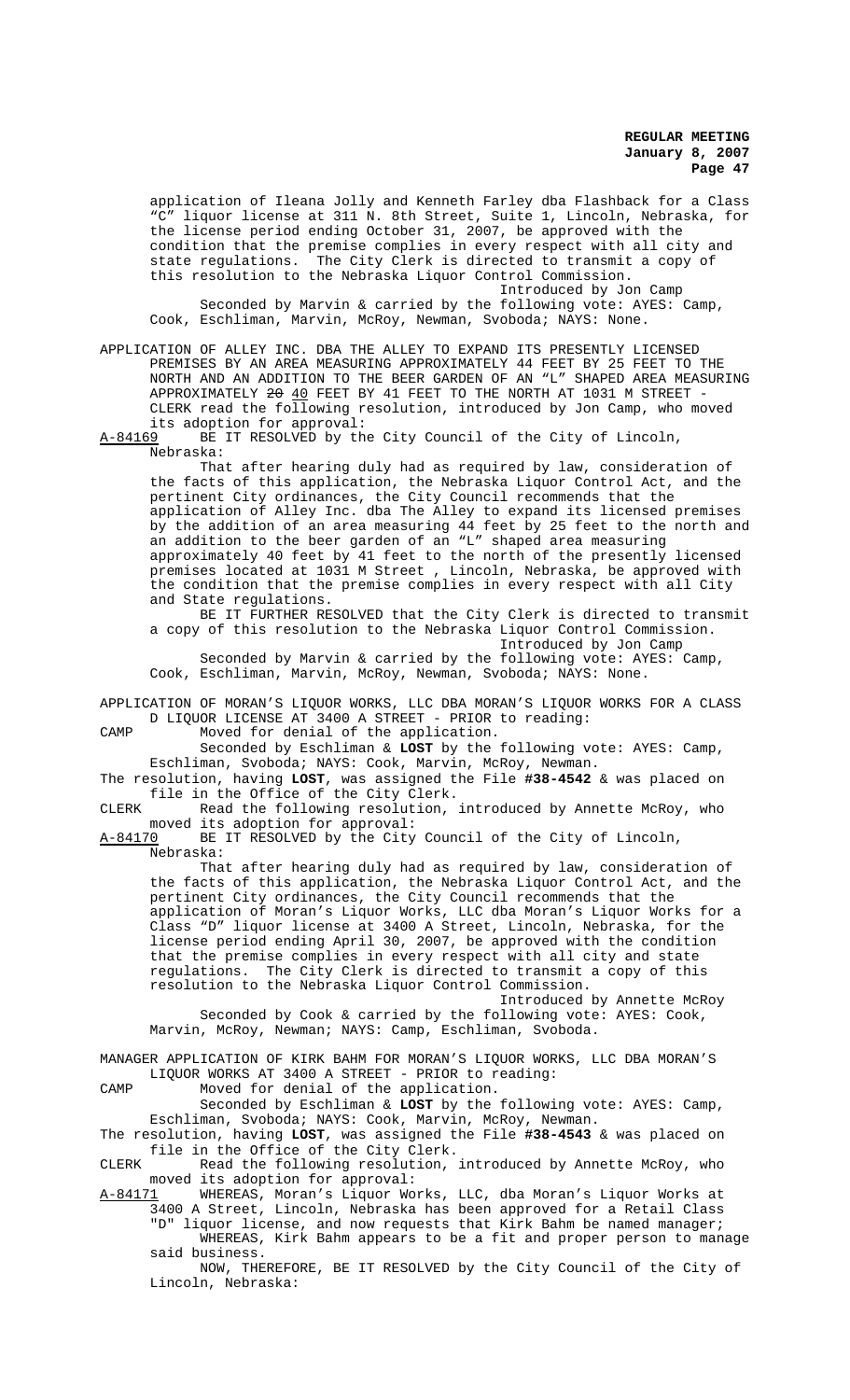> That after hearing duly had as required by law, consideration of the facts of this application, the Nebraska Liquor Control Act, and the pertinent City ordinances, the City Council recommends that Kirk Bahm be approved as manager of this business for said licensee. The City Clerk is directed to transmit a copy of this resolution to the Nebraska Liquor Control Commission.

Introduced by Annette McRoy Seconded by Cook & carried by the following vote: AYES: Cook, Marvin, McRoy, Newman; NAYS: Camp, Eschliman, Svoboda.

## **ORDINANCES - 2ND READING & RELATED RESOLUTIONS (as required)**

- APPROVING A TWO-YEAR LEASE AGREEMENT BETWEEN THE CITY AND FRONTIER HARLEY DAVIDSON INC. FOR SIX POLICE MOTORCYCLES - CLERK read an ordinance, introduced by Jon Camp, accepting and approving a lease agreement between the City of Lincoln, Nebraska and Frontier Harley Davidson Leasing for six Harley Davidson police motorcycles for use by the Police Department, the second time.
- CHANGE OF ZONE 04086 APPLICATION OF SCMH, LLC FOR A CHANGE OF ZONE FROM AGR AGRICULTURAL DISTRICT TO R-3 RESIDENTIAL DISTRICT ON PROPERTY GENERALLY LOCATED AT S. 56TH STREET AND CUMBERLAND DRIVE - CLERK read an ordinance, introduced by amending the Lincoln Zoning District Maps attached to and made a part of the Lincoln Municipal Code, as provided by Section 27.05.020 of the Lincoln Municipal Code, by changing the boundaries of the districts established and shown thereon, the second time.
- CHANGE OF ZONE 06079 AMENDING SECTION 27.65.075 OF THE LINCOLN MUNICIPAL CODE RELATING TO COMMUNITY UNIT PLAN IN THE BTA OVERLAY DISTRICT TO REVISE THE REQUIREMENT FOR THE FUTURE DEVELOPMENT PLAN FOR THE ACREAGE DEVELOPMENT COMPONENT - CLERK read an ordinance, introduced by Jon Camp, amending Section 27.65.075 of the Lincoln Municipal Code relating to Form of Community Unit Plan in the BTA Overlay District to waive the conversion plan (ghost plat) for the Acreage Development Component of the Community Unit Plan if the average lot size is less than one-half acre and the total coverage area of the Acreage Development Component is reduced by 20%; and repealing Section 27.65.075 of the Lincoln Municipal Code as hitherto existing, the second time.
- CHANGE OF ZONE 06072 APPLICATION OF REZAC-PICKERING-WILLIAMS FOR A CHANGE OF ZONE FROM AG AGRICULTURAL DISTRICT TO AGR AGRICULTURAL RESIDENTIAL DISTRICT ON PROPERTY GENERALLY LOCATED AT THE SOUTHWEST CORNER OF S.W. 27TH STREET AND W. DENTON ROAD - CLERK read an ordinance, introduced by Jon Camp, amending the Lincoln Zoning District Maps attached to and made a part of Title 27 of the Lincoln Municipal Code, as provided by Section 27.05.020 of the Lincoln Municipal Code, by changing the boundaries of the districts established and shown thereon, the second time.
- CHANGE OF ZONE 06078 APPLICATION OF ENTERPRISE COMPANY, INC. FOR A CHANGE OF ZONE FROM R-4 RESIDENTIAL DISTRICT TO B-1 LOCAL BUSINESS DISTRICT ON PROPERTY GENERALLY LOCATED AT N. 46TH STREET AND Q STREET - CLERK read an ordinance, introduced by Jon Camp, amending the Lincoln Zoning District Maps attached to and made a part of Title 27 of the Lincoln Municipal Code, as provided by Section 27.05.020 of the Lincoln Municipal Code, by changing the boundaries of the districts established and shown thereon, the second time.
- VACATING THE FAIRWAY PARK ADDITION PLAT GENERALLY LOCATED AT N. 27TH STREET AND THERESA STREET - CLERK read an ordinance, introduced by Jon Camp, vacating Fairway Park Addition which created three lots and retaining title thereto in the City of Lincoln, Lancaster County, Nebraska.

## **RESOLUTIONS**

ORDERING JOINT PAVING, RE-PAVING, ORNAMENTAL LIGHTING, SIDEWALK, AND STREET TREE DISTRICT NO. 1 CONSTRUCTED IN NORTH 50TH STREET BETWEEN O STREET TO APPROXIMATELY 800 FEET NORTH. (12/18/06 - PUBLIC HEARING & ACTION CON'T. TO 1/8/07) - PRIOR to reading: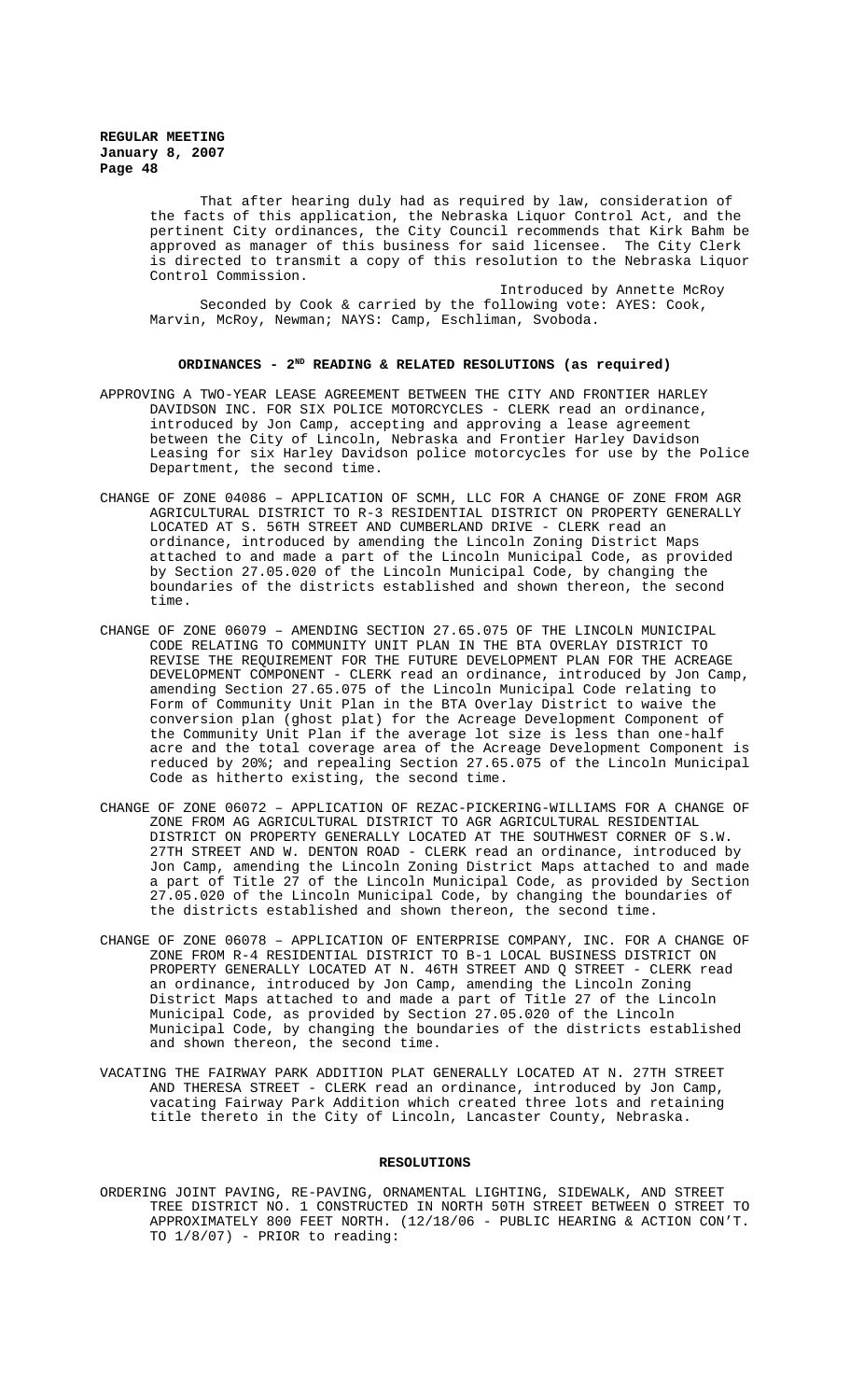COOK Moved to withdraw Bill No. 06R-239. Seconded by Camp & carried by the following vote: AYES: Camp, Cook, Eschliman, Marvin, McRoy, Newman, Svoboda; NAYS: None.

The resolution, having been **WITHDRAWN**, was assigned the File **#38-4544** & was placed on file in the Office of the City Clerk.

MISC. 06017 - DECLARING THE VAN DORN REDEVELOPMENT AREA AS BLIGHTED AND SUBSTANDARD GENERALLY ALONG 10TH STREET FROM HILL STREET TO SOUTH OF CALVERT STREET - CLERK read the following resolution, introduced by Jon Camp, who moved its adoption:<br>A-84172 WHEREAS, it is desirable

WHEREAS, it is desirable and in the public interest that the City of Lincoln, Nebraska, a municipal corporation and a city of the primary class, undertake and carry out urban redevelopment projects in areas of the City which are determined to be substandard and blighted and in need of redevelopment; and

WHEREAS, Chapter 18, Article 21, Nebraska Reissue Revised Statutes of 1943, as amended, known as the Community Development Law, is the urban renewal and redevelopment law for the State of Nebraska and prescribes the requirements and procedures for the planning and implementation of urban redevelopment projects; and

WHEREAS, the City in accordance with its Home Rule Charter and the laws of the State of Nebraska applicable to cities of the primary class has duly prepared and approved a general plan for the development of the City known as its Comprehensive Plan, all as required by Section 18- 2110, R.R.S. 1943; and

WHEREAS, this Council has received and duly considered evidence relating to the present condition of the Van Dorn Redevelopment Area, as shown and described on Attachment "A" (entitled Van Dorn Redevelopment Area, Lincoln, Nebraska – Blight and Substandard Determination Study); and

WHEREAS, this Council has received and duly considered other evidence, including evidence relating to the scope and limitations of the nearby redevelopment plans in the area, and the inability of the other plans to effectively remedy the substandard and blighted conditions;

WHEREAS, Article 8, Section 12 of the Constitution of the State of Nebraska requires that said area must be found to be both substandard and blighted in order for tax increment financing to be used in said area; and

WHEREAS, Section 18-2109, R.R.S. 1943, as amended, requires that prior to the preparation by the City of an urban redevelopment plan for a redevelopment project for the Van Dorn Redevelopment Area, this Council as governing body of the City, by resolution, after review and recommendation from the Lincoln City Lancaster County Planning Commission, find and determine that said area is both a substandard and blighted area as defined in said Community Development Law, and in need of redevelopment; and

WHEREAS, on November 22, 2006, notice of public hearing was mailed, postage prepaid, to the president or chairperson of the governing body of each county, school district, community college, educational service unit, and natural resource district in which the real property subject to such plan is located and whose property tax receipts would be directly affected and to all registered neighborhood associations located in whole or in part within one mile radius of the area to be redeveloped setting forth the time, date, place, and purpose, of the public hearing to be held on December 6, 2006, before the Lincoln City - Lancaster County Planning Commission regarding the proposed determination that the Van Dorn Redevelopment Area be declared a blighted and substandard area as defined in the Nebraska Community Development Law, a copy of said notice and list of said registered neighborhood associations having been attached hereto as Attachment "B" and "C" respectively; and

WHEREAS, the Lincoln City-Lancaster County Planning Commission on December 6, 2006 recommended that the Van Dorn Redevelopment Area be found to be both a substandard and blighted area as defined in said Community Development Law and the evidence demonstrates that said Van Dorn Redevelopment Area as shown and described on Attachment "A" constitutes both a substandard and blighted area as defined in said Community Development Law, which area is in need of redevelopment.

WHEREAS, on December 13, 2006 a notice of public hearing was mailed, postage prepaid, to the foregoing governing bodies and registered neighborhood associations setting forth the time, date, place, and purpose of the public hearing before the City Council to be held on January 8, 2006 regarding the proposed determination that the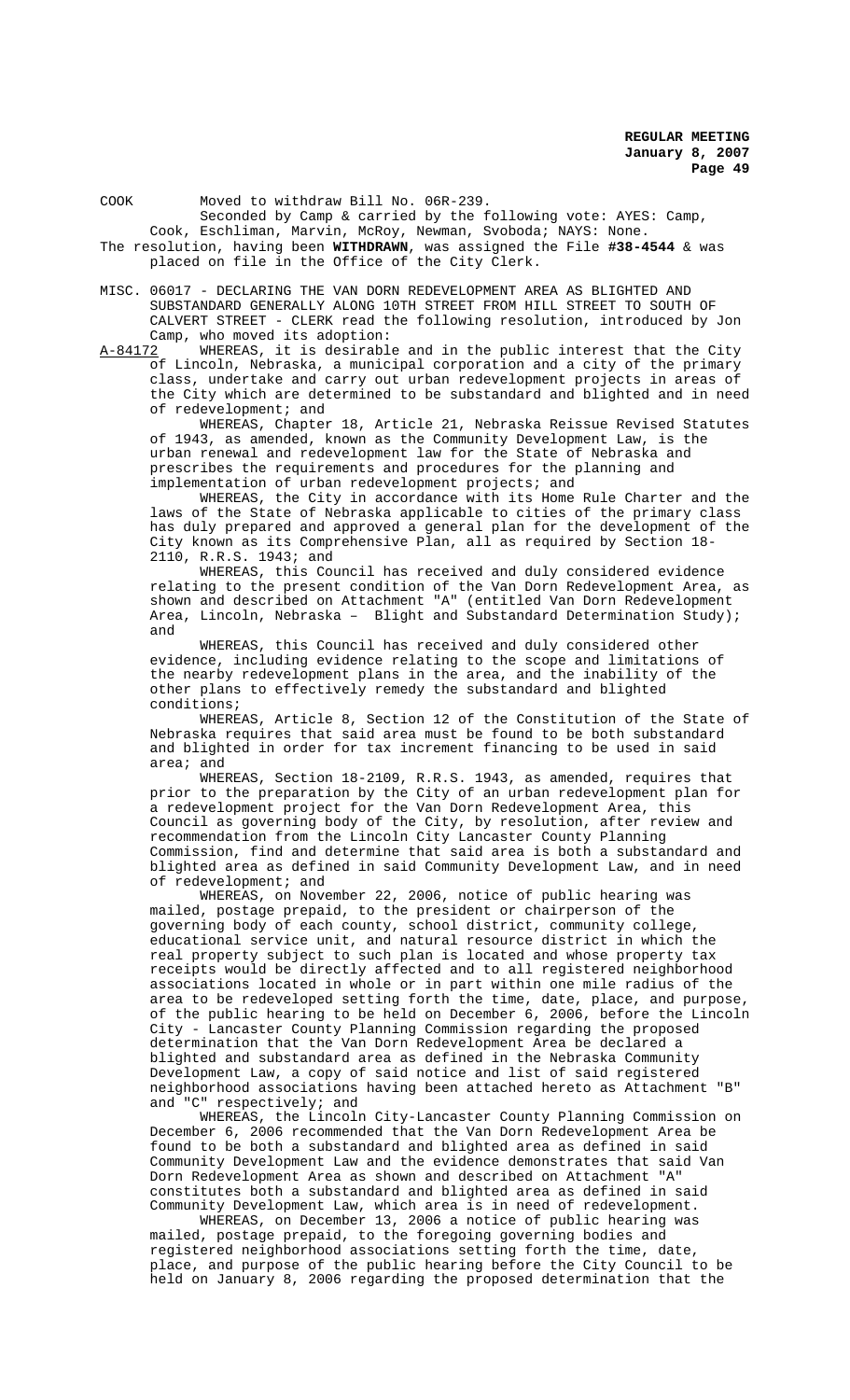Van Dorn Redevelopment Area be declared a blighted and substandard area as defined in the Nebraska Community Development Law, a copy of said notice having been attached hereto as Attachment "D"; and

WHEREAS, on December 22, 2006 and December 29, 2006 a notice of public hearing was published in the Lincoln Journal Star newspaper, setting forth the time, date, place, and purpose of the public hearing to be held on January 8, 2007 regarding the proposed determination that the Van Dorn Redevelopment Area be declared a blighted and substandard area as defined in the Nebraska Community Development Law, a copy of such notice having been attached hereto and marked as Attachment "E"; and

WHEREAS, on January 8, 2007 in the City Council Chambers of the County City Building, 555 South 10th Street, Lincoln, Nebraska, the City Council held a public hearing relating to the proposed determination that the Van Dorn Redevelopment Area be declared a blighted and substandard area as defined in the Nebraska Community Development Law and all interested parties were afforded at such public hearing a reasonable opportunity to express their views respecting said proposed plan; and

WHEREAS, the City Council has duly considered all statements made and materials submitted relating to said proposed determination.

NOW, THEREFORE, BE IT RESOLVED by the City Council of the City of Lincoln, Nebraska:

1. That it is hereby found and determined that the Van Dorn Redevelopment Area as shown and described on Attachment "A", constitutes both a substandard and blighted area as defined by subsections (10) and (11), respectively, of Section 18-2103, R.R.S. 1943, as amended, and that said area is in need of redevelopment.<br>2. That it is hereby found and det

That it is hereby found and determined that substandard and blighted conditions exist as set forth and discussed in Attachment "A" (entitled Van Dorn Redevelopment Area, Lincoln, Nebraska – Blight and Substandard Determination Study) attached hereto and incorporated herein as though fully set forth verbatim.<br>3 That such substandard a

That such substandard and blighted conditions are beyond remedy and control solely by regulatory process and the exercise of police power and cannot be dealt with effectively by the ordinary operations or private enterprise without the aids provided by the Community Development law, specifically including Tax Increment Financing. The elimination of said substandard and blighted conditions under the authority of the Community Development Law is found to be a

public purpose and in the public interest.<br>4. That it is hereby found and de That it is hereby found and determined that said area is an eligible site for urban redevelopment projects under the provision of Chapter 18, Article 21, Nebraska Revised Statutes of 1943, as amended.

BE IT FURTHER RESOLVED that the Department of Urban Development as the duly designated community development agency for the City of Lincoln is hereby authorized and directed to immediately proceed with the preparation of a new redevelopment plan and associated projects for the Van Dorn Redevelopment Area, which plan shall be prepared in accordance with the requirements and procedures of said Chapter 18, Article 21, for ultimate review and consideration by this Council.

Introduced by Jon Camp Seconded by McRoy & carried by the following vote: AYES: Cook, Marvin, McRoy, Newman; NAYS: Camp, Eschliman, Svoboda.

## **PETITIONS & COMMUNICATIONS**

SETTING THE HEARING DATE OF MONDAY, JANUARY 22, 2007 AT 1:30 P.M. FOR THE APPLICATION OF DJ SALIA INVESTMENT PROPERTIES, LLC DBA DJ'S FOR A CLASS IK LIQUOR LICENSE AT 901 OAK STREET - CLERK read the following resolution, introduced by Jonathan Cook, who moved its adoption:

A-84173 BE IT RESOLVED by the City Council, of the City of Lincoln, that a hearing date is hereby set for Monday, January 22, 2007, at 1:30 p.m. or as soon thereafter as possible in the City Council Chambers, County-City Building, 555 S. 10th St., Lincoln, NE, for the application of DJ Salia Investment Properties, LLC dba DJ's for a Class IK liquor license located at 901 Oak Street.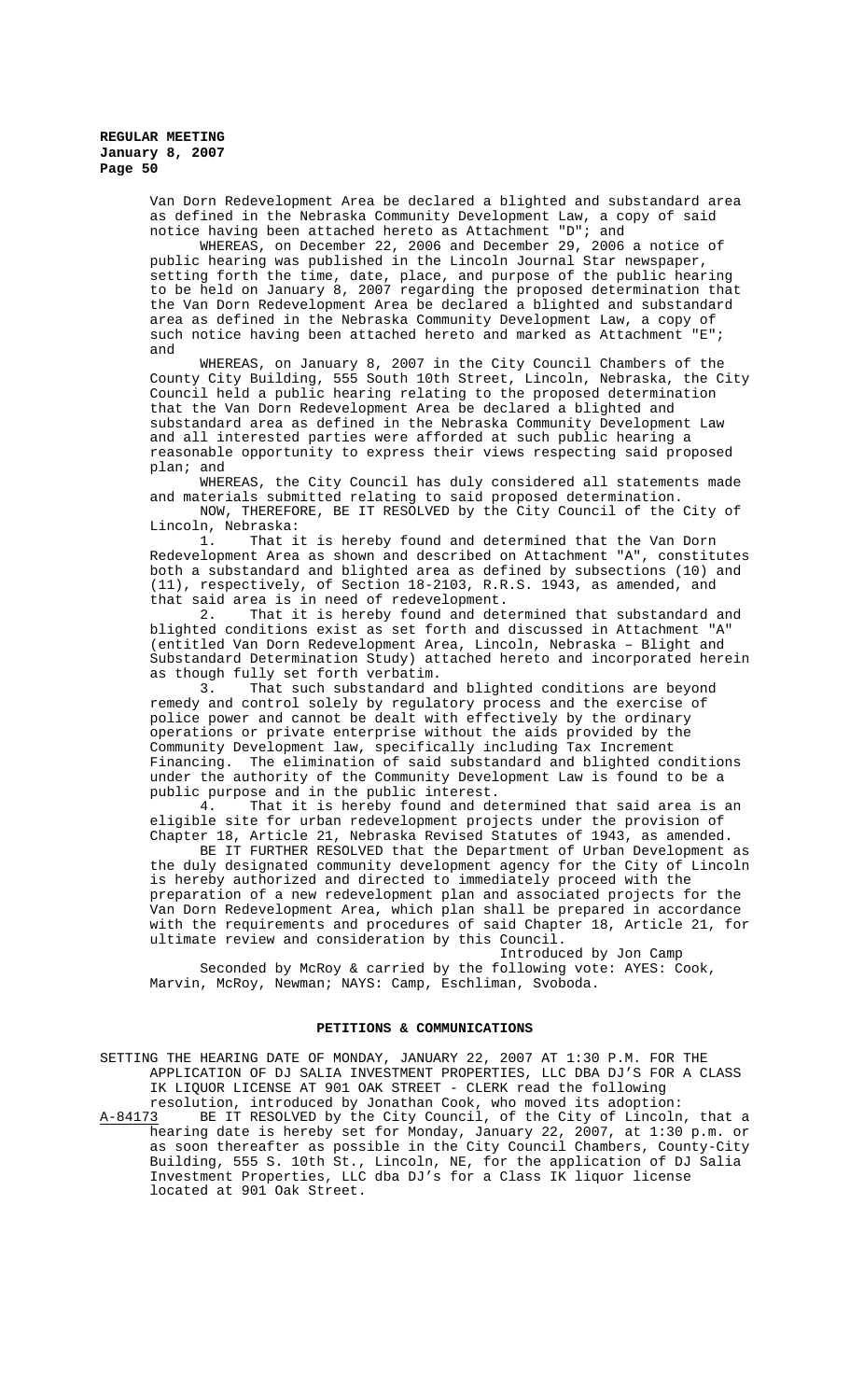If the Police Dept. is unable to complete the investigation by said time, a new hearing date will be set.

Introduced by Jonathan Cook Seconded by Marvin & carried by the following vote: AYES: Camp, Cook, Eschliman, Marvin, McRoy, Newman, Svoboda; NAYS: None.

SETTING THE HEARING DATE OF MONDAY, JANUARY 22, 2007 AT 1:30 P.M. FOR THE APPLICATION OF KWIK SHOP, INC. DBA KWIK SHOP #642 FOR A CLASS D AT 3939 A STREET - CLERK read the following resolution, introduced by Jonathan Cook, who moved its adoption:

A-84174 BE IT RESOLVED by the City Council, of the City of Lincoln, that a hearing date is hereby set for Monday, January 22, 2007, at 1:30 p.m. or as soon thereafter as possible in the City Council Chambers, County-City Building, 555 S. 10th St., Lincoln, NE, for the application of Kwik Shop, Inc. dba Kwik Shop #642 for a Class D liquor license located at 3939 A Street.

If the Police Dept. is unable to complete the investigation by said time, a new hearing date will be set.

Introduced by Jonathan Cook Seconded by Marvin & carried by the following vote: AYES: Camp, Cook, Eschliman, Marvin, McRoy, Newman, Svoboda; NAYS: None.

SETTING THE HEARING DATE OF MONDAY, JANUARY 22, 2007 AT 1:30 P.M. FOR THE APPLICATION OF KWIK SHOP, INC. DBA KWIK SHOP #681 FOR A CLASS D AT 4400 O STREET - CLERK read the following resolution, introduced by Jonathan Cook, who moved its adoption:

A-84175 BE IT RESOLVED by the City Council, of the City of Lincoln, that a hearing date is hereby set for Monday, January 22, 2007, at 1:30 p.m. or as soon thereafter as possible in the City Council Chambers, County-City Building, 555 S. 10th St., Lincoln, NE, for the application of Kwik Shop, Inc. dba Kwik Shop #681 for a Class D liquor license located at 4400 O Street.

If the Police Dept. is unable to complete the investigation by said time, a new hearing date will be set.

Introduced by Jonathan Cook Seconded by Marvin & carried by the following vote: AYES: Camp, Cook, Eschliman, Marvin, McRoy, Newman, Svoboda; NAYS: None.

SETTING THE HEARING DATE OF MONDAY, JANUARY 22, 2007 AT 1:30 P.M. FOR THE APPLICATION OF KWIK SHOP, INC. DBA KWIK SHOP #641 FOR A CLASS D AT 2811 N. 48TH STREET - CLERK read the following resolution, introduced by Jonathan Cook, who moved its adoption:<br>A-84176 BE IT RESOLVED by the City Counc

BE IT RESOLVED by the City Council, of the City of Lincoln, that a hearing date is hereby set for Monday, January 22, 2007, at 1:30 p.m. or as soon thereafter as possible in the City Council Chambers, County-City Building, 555 S. 10th St., Lincoln, NE, for the application of Kwik Shop, Inc. dba Kwik Shop #641 for a Class D liquor license located at 2811 N. 48th Street.

If the Police Dept. is unable to complete the investigation by said time, a new hearing date will be set.

Introduced by Jonathan Cook Seconded by Marvin & carried by the following vote: AYES: Camp, Cook, Eschliman, Marvin, McRoy, Newman, Svoboda; NAYS: None.

- SETTING THE HEARING DATE OF MONDAY, JANUARY 22, 2007 AT 1:30 P.M. FOR THE APPLICATION OF NEBRASKA DINING HOLDING, LLC DBA NOODLES & COMPANY #7102 FOR A CLASS I LIQUOR LICENSE AT 2801 PINE LAKE ROAD - CLERK read the following resolution, introduced by Jonathan Cook, who moved its
- adoption:<br>A-84177 BE BE IT RESOLVED by the City Council, of the City of Lincoln, that a hearing date is hereby set for Monday, January 22, 2007, at 1:30 p.m. or as soon thereafter as possible in the City Council Chambers, County-City Building, 555 S. 10th St., Lincoln, NE, for the application of Nebraska Dining Holding, LLC dba Noodles & Company #7102 for a Class I liquor license located at 2801 Pine Lake Road.

If the Police Dept. is unable to complete the investigation by said time, a new hearing date will be set.

Introduced by Jonathan Cook Seconded by Marvin & carried by the following vote: AYES: Camp, Cook, Eschliman, Marvin, McRoy, Newman, Svoboda; NAYS: None.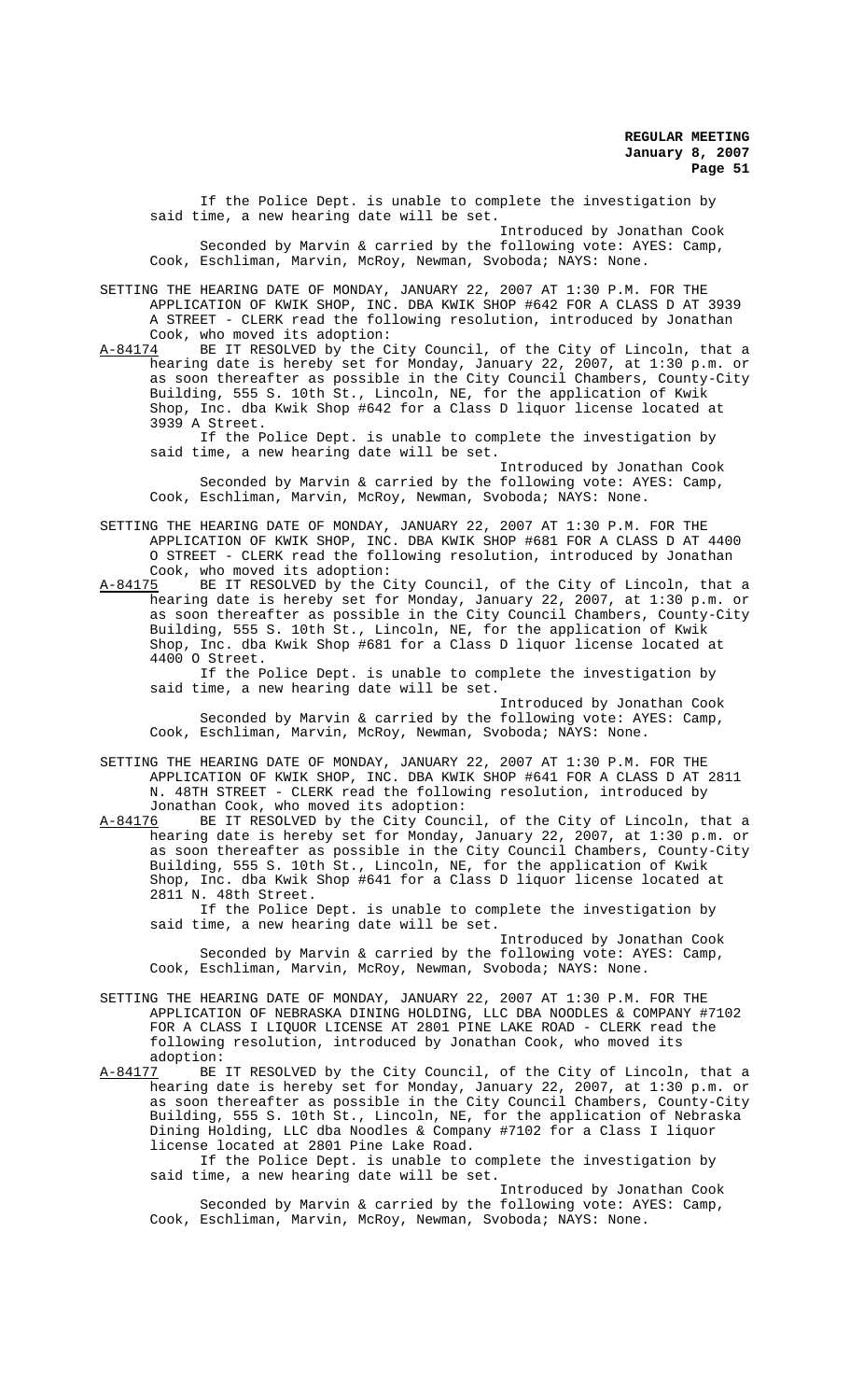- SETTING THE HEARING DATE OF MONDAY, JANUARY 29, 2007 AT 5:30 P.M. FOR THE APPLICATION OF MORE ENTERPRISES, INC. DBA EL CHAPARRO FOR A CLASS C LIQUOR LICENSE AT 1501 CENTER PARK ROAD, SUITE 200 - CLERK read the following resolution, introduced by Jonathan Cook, who moved its adoption:<br>A-84178 BE
- BE IT RESOLVED by the City Council, of the City of Lincoln, that a hearing date is hereby set for Monday, January 29, 2007, at 5:30 p.m. or as soon thereafter as possible in the City Council Chambers, County-City Building, 555 S. 10th St., Lincoln, NE, for the application of More Enterprises, Inc. dba El Chaparro for a Class C liquor license located at 1501 Center Park Road, Suite 200.

If the Police Dept. is unable to complete the investigation by said time, a new hearing date will be set.

Introduced by Jonathan Cook Seconded by Marvin & carried by the following vote: AYES: Camp, Cook, Eschliman, Marvin, McRoy, Newman, Svoboda; NAYS: None.

- SETTING THE HEARING DATE OF MONDAY, JANUARY 29, 2007 AT 5:30 P.M. FOR THE APPLICATION OF PRECIADO BROS., INC. DBA EL RANCHO AUTHENTIC MEXICAN RESTAURANT FOR A CLASS I LIQUOR LICENSE AT 2700 O STREET - CLERK read the following resolution, introduced by Jonathan Cook, who moved its adoption:
- A-84179 BE IT RESOLVED by the City Council, of the City of Lincoln, that a hearing date is hereby set for Monday, January 29, 2007, at 5:30 p.m. or as soon thereafter as possible in the City Council Chambers, County-City Building, 555 S. 10th St., Lincoln, NE, for the application of Preciado Bros., Inc. dba El Rancho Authentic Mexican Restaurant for a Class I liquor license located at 2700 O Street.

If the Police Dept. is unable to complete the investigation by said time, a new hearing date will be set.

Introduced by Jonathan Cook Seconded by Marvin & carried by the following vote: AYES: Camp, Cook, Eschliman, Marvin, McRoy, Newman, Svoboda; NAYS: None.

THE FOLLOWING HAVE BEEN REFERRED TO THE PLANNING DEPARTMENT:

Change of Zone No. 06082 - App. of E-S-P, Inc. requesting a change of zone from AGR Agricultural District to R-3 Residential District on property generally located at SW 40th Street and West A Street. Special Permit No. 06070 - App. of E-S-P, Inc., Apple Hill Community Unit Plan, for approx. 11 dwelling units with requests to adjust yard setbacks on property generally located at S. 48th Street and Apple Hill Lane.

Change of Zone No. 06083 - App. of Steven L. & Kim R. Harms and Charles M. Jr. & Marylinn I. Jetton requesting a change from AG Agricultural District to I-1 Industrial District on property generally located at N. 84th Street and Highway 6.

Change of Zone No. 06084 - App. of the Director of Planning for a proposed text amendment to Title 27 of the Lincoln Municipal Code to create a special permit for kennels to be allowed in the H-4 and I-1 Zoning Districts.

### **MISCELLANEOUS REFERRALS**

REPORT FROM CITY TREASURER OF TELECOMMUNICATION OCCUPATIONTAX FOR THE MONTH OF OCTOBER, 2006: TWC INFO SERVICES OF NE, USCOC OF GREATER IOWA, INC., AT&T COMM. OF MIDWEST, NEW CINGULAR WIRELESS PCS, CRICKET COMMUNICATIONS, INC., NEBR. TECHNOLOGY & TELECOMM., INC., WORKING ASSETS FUNDING SERVICE, INC., MCLEOD USA, TELE. SYSTEMS CORP OF MARYLAND, TELECORP COMM., LLC, VIRGIN MOBILE USA, VOICECOM, QUANTUM SHIFT COMM., GUARANTEED PHONE SERVICE, NORSTAN NETWORK SERVICES, INC., CIMCO COMM., TELEPLUS WIRELESS CORP, NETWORK BILLING SYSTEMS, LLC, BUSINESS PROD. SOLUTIONS, INC., GLOBAL CROSSING BANDWIDTH, INC., BROADBAND DYNAMICS, ONSTAR CORP, USCOC OF NEBRASKA/KANSAS, LLC, VERIZON-BELL ATLANTIC, VERIZON SELECT SERVICES, ONSTAR CORP, PRIMUS TELECOMM., QWEST COMM., UCN, INC., GLOBAL CROSSING TELECOMM., TRANSNATIONAL COMM., BKNB, BROADWING COMM., CINCINNATI BELL, TRACFONE WIRELESS, KDDI AMERICA, ANDIAMO TELECOM, INTELLICALL OPERATOR SERVICES, EARTHLINK, ADVANCED TEL, INC., XO COMMUNICATIONS SERVICES, IBM GLOBAL SERVICES; NOVEMBER 2006: NEXTEL, ALLTEL, WWC LICENSE, LLC, D&D COMM., SPRINT SPECTRUM, SPRINT COMM. CO. LP, WINDSTREAM SYSTEMS OF THE MIDWEST, WINDSTREAM NEBRASKA, TWC INFO SERVICES, MCI WORLDCOM, ACCERIS, SBC LONG DISTANCE, NORSTAN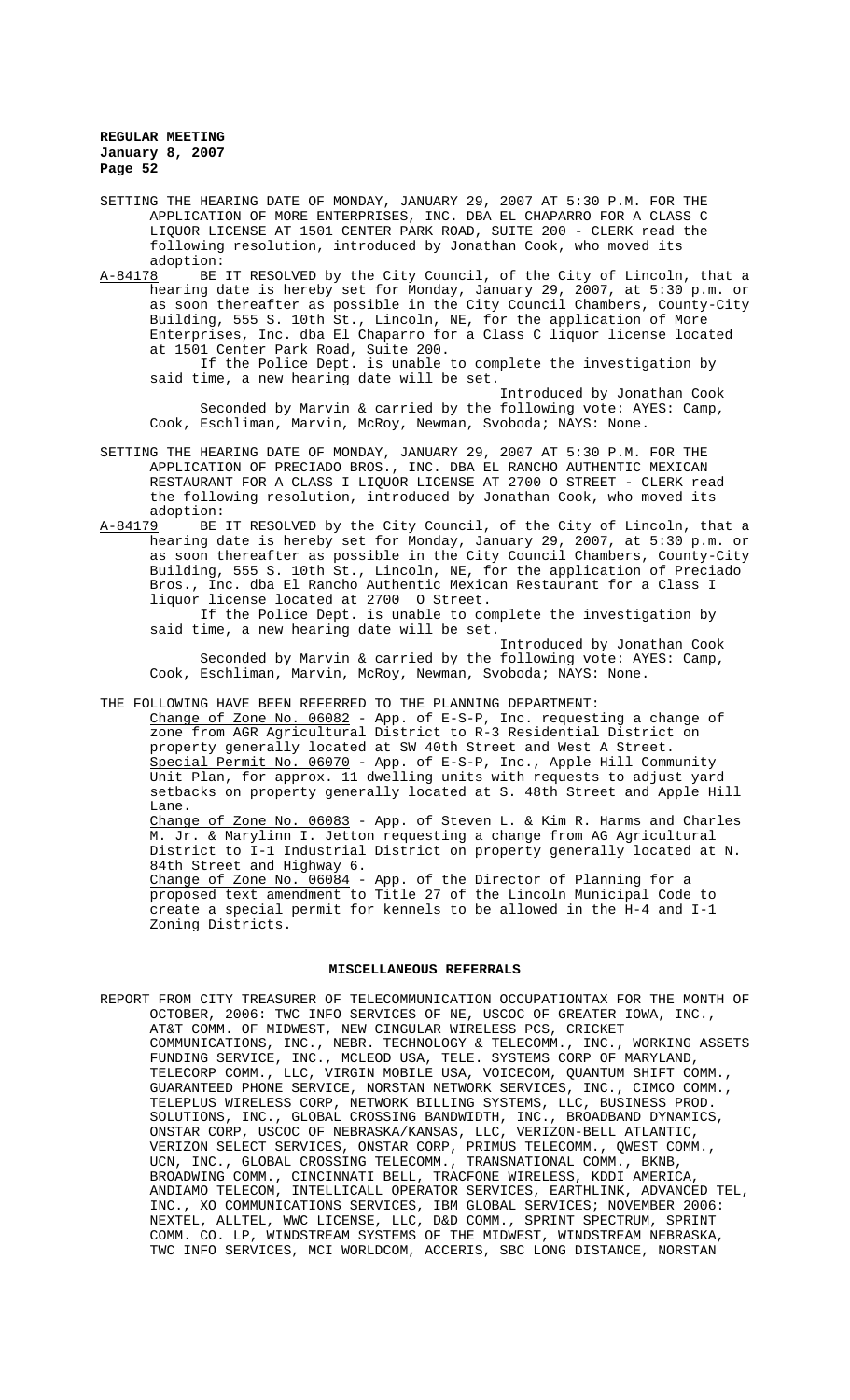NETWORK SERVICES, INC., BT AMERICAS, NEXTEL WEST, ENHANCED COMM. NETWORK, ZONE TELECOM, TRI-M COMM., 360NETWORKS, LIGHTYEAR, LDMI, GTC TELECOM, GLOBALCOM, ACCERIS COMM. CORP, COVISTA, ATS MOBILE TELEPHONE - CLERK presented said report which was placed on file in the Office of the City Clerk. **(20)**

REPORT FROM CITY TREASURER OF FRANCHISE TAX FOR THE MONTH OF NOVEMBER, 2006 FROM AQUILA - CLERK presented said report which was placed on file in the Office of the City Clerk. **(16-1)**

LINCOLN WATER & WASTEWATER SYSTEM RECAPITULATION OF DAILY CASH RECEIPTS FOR THE MONTH OF DECEMBER 2006 - CLERK presented said report which was placed on file in the Office of the City Clerk. **(8-71)**

### **REPORTS OF CITY OFFICERS**

REAPPOINTING GERARD R. FINNEGAN, JR. TO THE POLICE & FIRE PENSION PLAN INVESTMENT BOARD FOR A THREE-YEAR TERM EXPIRING SEPTEMBER 1, 2009<br>A-84180 BE IT RESOLVED by the City Council of the City of Lincoln, BE IT RESOLVED by the City Council of the City of Lincoln, Nebraska:

That the reappointment of Gerard R. Finnegan, Jr. to the Police & Fire Pension Plan Investment Board for a three-year term expiring September 1, 2009 is hereby approved.

Introduced by Jon Camp Seconded by Marvin & carried by the following vote: AYES: Camp, Cook, Eschliman, Marvin, McRoy, Newman, Svoboda; NAYS: None.

APPOINTING W. CECIL STEWARD TO THE NEBRASKA CAPITOL ENVIRONS COMMISSION FOR A THREE-YEAR TERM EXPIRING JANUARY 9, 2009<br>A-84181 BE IT RESOLVED by the City Council

BE IT RESOLVED by the City Council of the City of Lincoln, Nebraska:

That the appointment of W. Cecil Steward to the Nebraska Capitol Environs Commission for a three-year term expiring January 9, 2009 is hereby approved.

Introduced by Jon Camp Seconded by Marvin & carried by the following vote: AYES: Camp, Cook, Eschliman, Marvin, McRoy, Newman, Svoboda; NAYS: None.

APPROVING THE DISTRIBUTION OF FUNDS REPRESENTING INTEREST EARNINGS ON SHORT-TERM INVESTMENTS OF IDLE FUNDS FOR THE MONTH ENDED NOVEMBER 30, 2006<br>A-84182 BE IT RESOLVED by the City Council of the City of Lincoln, BE IT RESOLVED by the City Council of the City of Lincoln,

Nebraska:

That during the month ended November 30, 2006, \$594,336.37 was earned from the investments of "IDLE FUNDS". The same is hereby distributed to the various funds on a pro-rata basis using the balance of each fund and allocating a portion of the interest on the ratio that such balance bears to the total of all fund balances.

Introduced by Jonathan Cook Seconded by Marvin & carried by the following vote: AYES: Camp, Cook, Eschliman, Marvin, McRoy, Newman, Svoboda; NAYS: None.

- REPORT FROM CITY TREASURER OF CITY CASH ON HAND AT THE CLOSE OF BUSINESS NOVEMBER 30, 2006 - CLERK presented said report which was placed on file in the Office of the City Clerk. **(5-21)**
- AUDIT REPORTS OF LINCOLN WATER AND WASTEWATER SYSTEMS FOR FISCAL YEAR ENDED AUGUST 31, 2006 - CLERK presented said report which was placed on file in the Office of the City Clerk. **(8-71A)**
- CLERK'S LETTER & MAYOR'S APPROVAL OF ORDINANCES & RESOLUTIONS PASSED ON DECEMBER 11, 2006 - CLERK presented said report which was placed on file in the Office of the City Clerk. **(27-1)**
- CLERK'S LETTER & MAYOR'S APPROVAL OF ORDINANCES & RESOLUTIONS PASSED ON DECEMBER 18, 2006 - CLERK presented said report which was placed on file in the Office of the City Clerk. **(27-1)**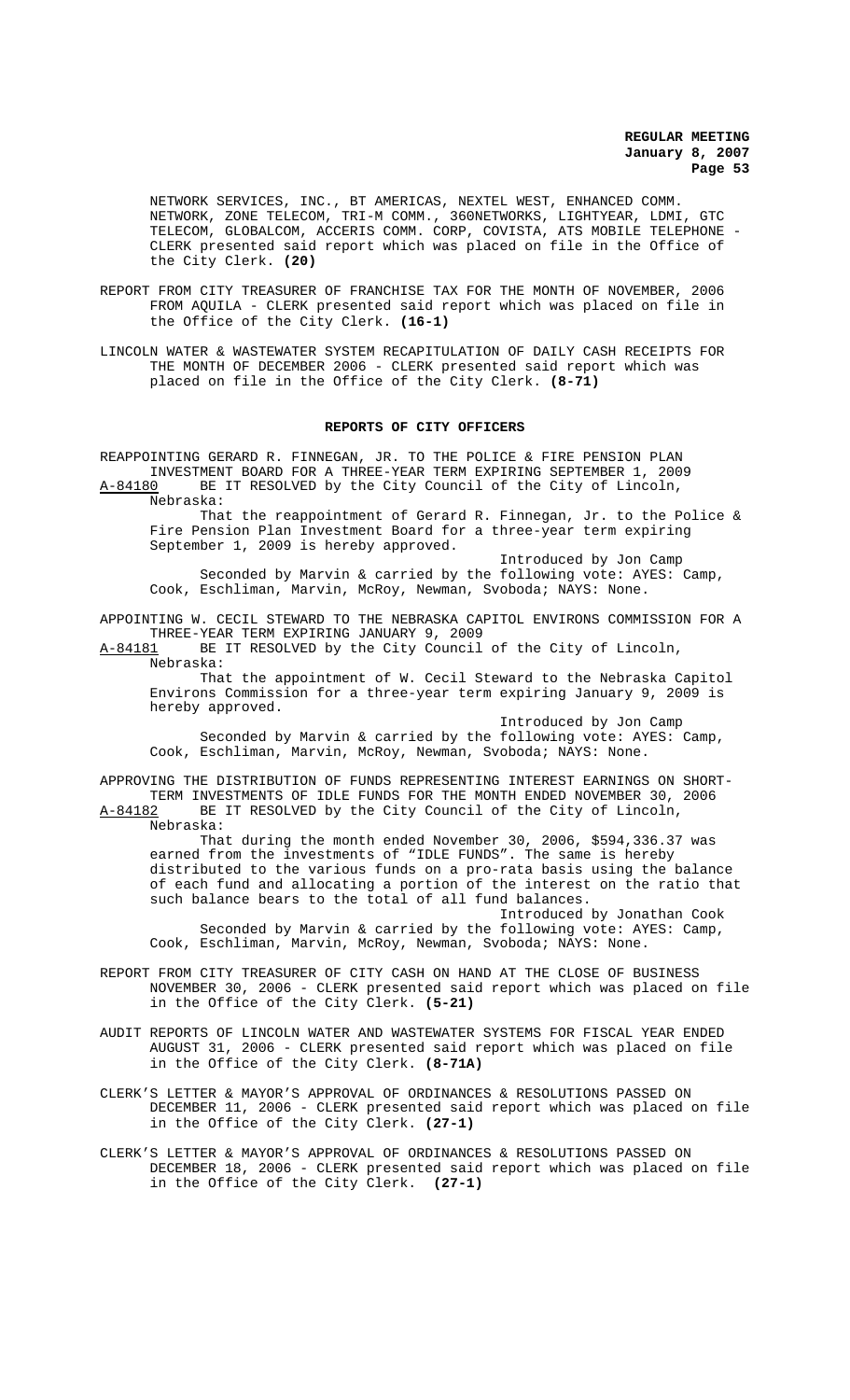# ORDINANCES - 1<sup>st</sup> READING & RELATED RESOLUTIONS

- APPROVING AN AGREEMENT FOR TOWER SPACE AND APPURTENANCES AND A MEMORANDUM OF AGREEMENT BETWEEN THE CITY AND NEW CINGULAR WIRELESS PCS FOR THE PLACEMENT OF TELECOMMUNICATIONS FACILITIES UPON CITY PROPERTY AT 5500 W. SUPERIOR STREET - CLERK read an ordinance, introduced by Jonathan Cook, accepting and approving the License Agreement between the City of Lincoln, Nebraska, a municipal corporation, and New Cingular Wireless PCS, LLC dba Cingular for the place ment of telecommunications facilities upon City property located in 5500 W. Superior Street and authorizing the Mayor to sign such license Agreement on behalf of the City, the first time.
- VACATION NO. 03021 VACATING A PORTION OF SOUTH 87TH STREET AND RE-DEDICATING IT AS A PRIVATE ROADWAY GENERALLY LOCATED BETWEEN ANDERMATT DRIVE AND HIGHWAY 2 AT PRAIRIE LAKES SHOPPING CENTER - CLERK read an ordinance, introduced by Jonathan Cook, vacating a portion of S. 87<sup>th</sup> Street and re-dedicating it as a private roadway, and retaining title thereto in the City of Lincoln, Lancaster County, Nebraska, the first time.
- VACATION NO. 06008 VACATING RUDOLPH STREET FROM THE EAST RIGHT-OF-WAY OF N. 15TH STREET TO THE WEST RIGHT-OF-WAY OF N. 16TH STREET. (RELATED ITEMS: 07-3, 07R-19) - CLERK read an ordinance, introduced by Jonathan Cook, vacating Rudolph Street from the east right-of-way line of North  $15^{\rm th}$ Street to the west right-of-way line of North  $16^{\text{th}}$  Street, and retaining title thereto in the City of Lincoln, Lancaster County, Nebraska, the first time.
- APPROVING A CONSERVATION EASEMENT AGREEMENT BETWEEN THE JOINT ANTELOPE VALLEY AUTHORITY AND THE CITY OF LINCOLN OVER APPROXIMATELY .14 ACRES IN RUDOLPH STREET FROM N. 15TH STREET TO N. 16TH STREET, TO PRESERVE THE FLOOD STORAGE CAPACITY ON THE PROPERTY. (RELATED ITEMS: 07-3, 07R-19) (ACTION DATE: 1/29/07)
- CHANGE OF ZONE 06081 APPLICATION OF B&J PARTNERSHIP FOR A CHANGE OF ZONE FROM R-6 AND R-7 RESIDENTIAL DISTRICT TO B-4 LINCOLN CENTER BUSINESS DISTRICT ON PROPERTY GENERALLY LOCATED AT THE NORTHEAST CORNER OF SOUTH 18TH STREET AND L STREET - CLERK read an ordinance, introduced by Jonathan Cook, amending the Lincoln Zoning District Maps attached to and made a part of Title 27 of the Lincoln Municipal Code, as provided by Section 27.05.020 of the Lincoln Municipal Code, by changing the boundaries of the districts established and shown thereon, the first time.
- DECLARING APPROXIMATELY 25 ACRES GENERALLY LOCATED WEST OF N.W. 48TH STREET AND SOUTH OF THE FUTURE WEST CUMING STREET AS SURPLUS PROPERTY - CLERK read an ordinance, introduced by Jonathan Cook, declaring the City-owned property generally located at west of N.W.  $48^{\text{th}}$  Street and south of the future West Cuming Street as surplus and authorizing the sale thereof, the first time.

# ORDINANCES - 3<sup>RD</sup> READING & RELATED RESOLUTIONS (as required)

APPROVING A TRANSFER OF APPROPRIATIONS AND CASH (WHERE APPROPRIATE) BETWEEN PROJECTS WITHIN SEVERAL FUNDS WITHIN THE PUBLIC WORKS & UTILITIES DEPARTMENT AND TO DESIGNATE STREET PROJECTS FOR HIGHWAY ALLOCATION FUNDS FOR FISCAL YEAR 2006 - 2007 - PRIOR to reading:<br>MARVIN Moved to split the question to Bill No. 0

MARVIN Moved to split the question to Bill No. 06-209 into Parts A & B.<br>MARVIN Moved Part A of Bill No. 06-209 which includes all projects exce Moved Part A of Bill No. 06-209 which includes all projects except the following:

On page 1, line 14, Project 902269 - West Denton Rd., Folsom to Amaranth Sts.

Seconded by Svoboda & carried by the following vote: AYES: Camp, Cook, Eschliman, Marvin, McRoy, Newman, Svoboda; NAYS: None. CLERK Read an ordinance split as Part A, introduced by Ken Svoboda,

approving the transfer of unspent and unencumbered appropriations and cash (if any) between certain capital improvement projects and designation of funding sources for street projects due to the recent issuance of Highway Allocation Bonds and within the Water Construction Fund within the Public Works & Utilities Department, the third time.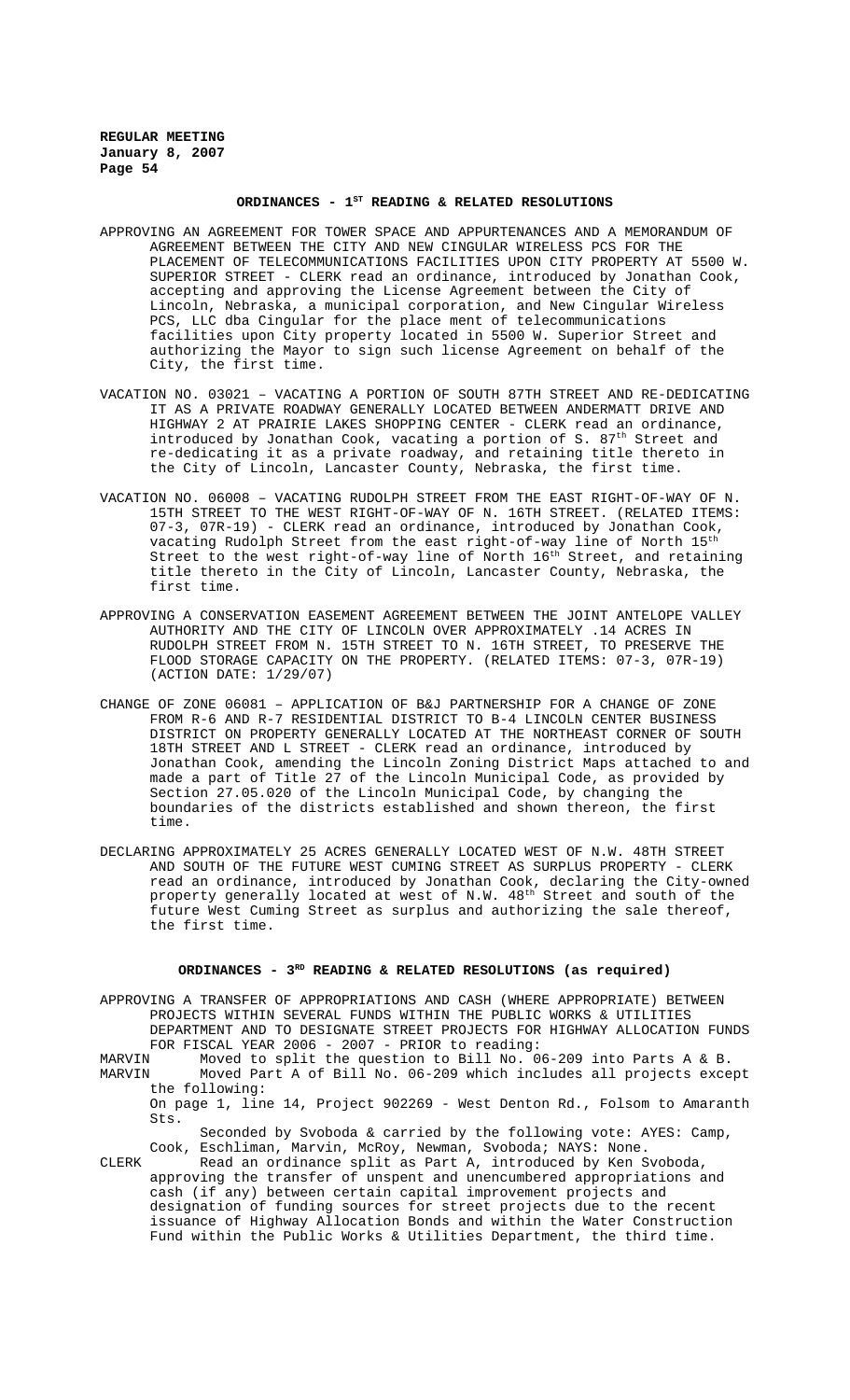| MARVIN                             | Moved Part B of Bill No. 06-209 by amending in the following                                                                                                                                                                                                                                                                                                                                                                                                                                                                                                                                                                                                                                                                                                                                                     |
|------------------------------------|------------------------------------------------------------------------------------------------------------------------------------------------------------------------------------------------------------------------------------------------------------------------------------------------------------------------------------------------------------------------------------------------------------------------------------------------------------------------------------------------------------------------------------------------------------------------------------------------------------------------------------------------------------------------------------------------------------------------------------------------------------------------------------------------------------------|
| CLERK                              | manner:<br>On page 1, line 14, Project 902269 - West Denton Rd., Folsom to Amaranth<br>Sts. remove project and place on pending, no date certain.<br>Seconded by Newman & carried by the following vote: AYES: Camp,<br>Cook, Eschliman, Marvin, McRoy, Newman, Svoboda; NAYS: None.<br>Read an ordinance split as Part B, introduced by Ken Svoboda,<br>approving the transfer of unspent and unencumbered appropriations and<br>cash (if any) between certain capital improvement projects and<br>designation of funding sources for street projects due to the recent<br>issuance of Highway Allocation Bonds and within the Water Construction<br>Fund within the Public Works & Utilities Department, the third time.<br>The ordinance Part A, being numbered #18863, is recorded in Ordinance Bk #25, Page |
|                                    | STREET NAME CHANGE 06006 - RENAMING CAPITOL PARKWAY WEST RUNNING WEST FROM $9^{\text{TH}}$                                                                                                                                                                                                                                                                                                                                                                                                                                                                                                                                                                                                                                                                                                                       |
| CAMP                               | STREET TO CODDINGTON AVENUE AS "ROSA PARKS WAY" - PRIOR to reading:<br>Moved to amend Bill No. 06-210 by adding a new section as follows:                                                                                                                                                                                                                                                                                                                                                                                                                                                                                                                                                                                                                                                                        |
|                                    | Section 4. That no other street names shall be changed until the City<br>of Lincoln has formally adopted a policy governing future street name                                                                                                                                                                                                                                                                                                                                                                                                                                                                                                                                                                                                                                                                   |
|                                    | changes. Said policy shall include, but not be limited to:                                                                                                                                                                                                                                                                                                                                                                                                                                                                                                                                                                                                                                                                                                                                                       |
|                                    | a. relevancy of the proposed name(s) to Lincoln,                                                                                                                                                                                                                                                                                                                                                                                                                                                                                                                                                                                                                                                                                                                                                                 |
|                                    | b. naming versus commemorating a street,                                                                                                                                                                                                                                                                                                                                                                                                                                                                                                                                                                                                                                                                                                                                                                         |
|                                    | c. categories prioritizing names, e.g. entry ways, arterials, and                                                                                                                                                                                                                                                                                                                                                                                                                                                                                                                                                                                                                                                                                                                                                |
|                                    | residential streets,                                                                                                                                                                                                                                                                                                                                                                                                                                                                                                                                                                                                                                                                                                                                                                                             |
|                                    | d. effect of renaming on residences and businesses along the                                                                                                                                                                                                                                                                                                                                                                                                                                                                                                                                                                                                                                                                                                                                                     |
|                                    | street,<br>e. reimbursement for costs incurred to physically change signage,                                                                                                                                                                                                                                                                                                                                                                                                                                                                                                                                                                                                                                                                                                                                     |
|                                    | f. reimbursement of City of Lincoln administrative time and                                                                                                                                                                                                                                                                                                                                                                                                                                                                                                                                                                                                                                                                                                                                                      |
|                                    | expense,                                                                                                                                                                                                                                                                                                                                                                                                                                                                                                                                                                                                                                                                                                                                                                                                         |
|                                    | g. process to consider of alternative names for the same street,                                                                                                                                                                                                                                                                                                                                                                                                                                                                                                                                                                                                                                                                                                                                                 |
|                                    | and                                                                                                                                                                                                                                                                                                                                                                                                                                                                                                                                                                                                                                                                                                                                                                                                              |
|                                    | h. opportunity to raise revenues for the City's general fund.                                                                                                                                                                                                                                                                                                                                                                                                                                                                                                                                                                                                                                                                                                                                                    |
|                                    | i. preference to use new, unnamed streets rather than re-name                                                                                                                                                                                                                                                                                                                                                                                                                                                                                                                                                                                                                                                                                                                                                    |
|                                    | existing streets.                                                                                                                                                                                                                                                                                                                                                                                                                                                                                                                                                                                                                                                                                                                                                                                                |
|                                    | j. economic development ramifications - is this a requirement of a                                                                                                                                                                                                                                                                                                                                                                                                                                                                                                                                                                                                                                                                                                                                               |
|                                    | company creating jobs.<br>Seconded by Svoboda & LOST by the following vote: AYES: Camp,                                                                                                                                                                                                                                                                                                                                                                                                                                                                                                                                                                                                                                                                                                                          |
|                                    | Eschliman; NAYS: Cook, Marvin, McRoy, Newman, Svoboda.                                                                                                                                                                                                                                                                                                                                                                                                                                                                                                                                                                                                                                                                                                                                                           |
| CLERK                              | Read an ordinance, introduced by Ken Svoboda, changing the name of                                                                                                                                                                                                                                                                                                                                                                                                                                                                                                                                                                                                                                                                                                                                               |
|                                    | Capitol Parkway West to Rosa Parks Way located between 9th Street and                                                                                                                                                                                                                                                                                                                                                                                                                                                                                                                                                                                                                                                                                                                                            |
|                                    | Coddington Avenue, as recommended by the Street Name Committee, the                                                                                                                                                                                                                                                                                                                                                                                                                                                                                                                                                                                                                                                                                                                                              |
|                                    | third time.                                                                                                                                                                                                                                                                                                                                                                                                                                                                                                                                                                                                                                                                                                                                                                                                      |
| SVOBODA                            | Moved to pass the ordinance as read.<br>Seconded by McRoy & carried by the following vote: AYES: Camp,                                                                                                                                                                                                                                                                                                                                                                                                                                                                                                                                                                                                                                                                                                           |
|                                    | Cook, Eschliman, Marvin, McRoy, Newman, Svoboda; NAYS: None.                                                                                                                                                                                                                                                                                                                                                                                                                                                                                                                                                                                                                                                                                                                                                     |
|                                    | The ordinance, being numbered #18864, is recorded in Ordinance Book #25, Page                                                                                                                                                                                                                                                                                                                                                                                                                                                                                                                                                                                                                                                                                                                                    |
|                                    |                                                                                                                                                                                                                                                                                                                                                                                                                                                                                                                                                                                                                                                                                                                                                                                                                  |
| REGISTERED TO SPEAK SESSION - NONE |                                                                                                                                                                                                                                                                                                                                                                                                                                                                                                                                                                                                                                                                                                                                                                                                                  |
|                                    |                                                                                                                                                                                                                                                                                                                                                                                                                                                                                                                                                                                                                                                                                                                                                                                                                  |

## **OPEN MICROPHONE SESSION - NONE**

## **MISCELLANEOUS BUSINESS**

## **PENDING DATE CERTAIN -**

APPROVING THE USE OF PUBLIC RIGHT-OF-WAY BY COFFEE EMERGENCY LLC TO CONSTRUCT A CHIMNEY ALONG THE NORTH SIDE OF THE BUILDING AT 2723 N. 48TH STREET. (12/11/06 - PUBLIC HEARING & ACTION CON'T. TO 1/8/07) (APPLICANT HAS WITHDRAWN THIS REQUEST) - PRIOR to reading:<br>SVOBODA Moved to withdraw Bill No. 06R-230. Moved to withdraw Bill No. 06R-230. Seconded by Cook & carried by the following vote: AYES: Camp,

Cook, Eschliman, Marvin, McRoy, Newman, Svoboda; NAYS: None. The ordinance, having been **WITHDRAWN**, was assigned the File **#38-4545** & was placed on file in the Office of the City Clerk.